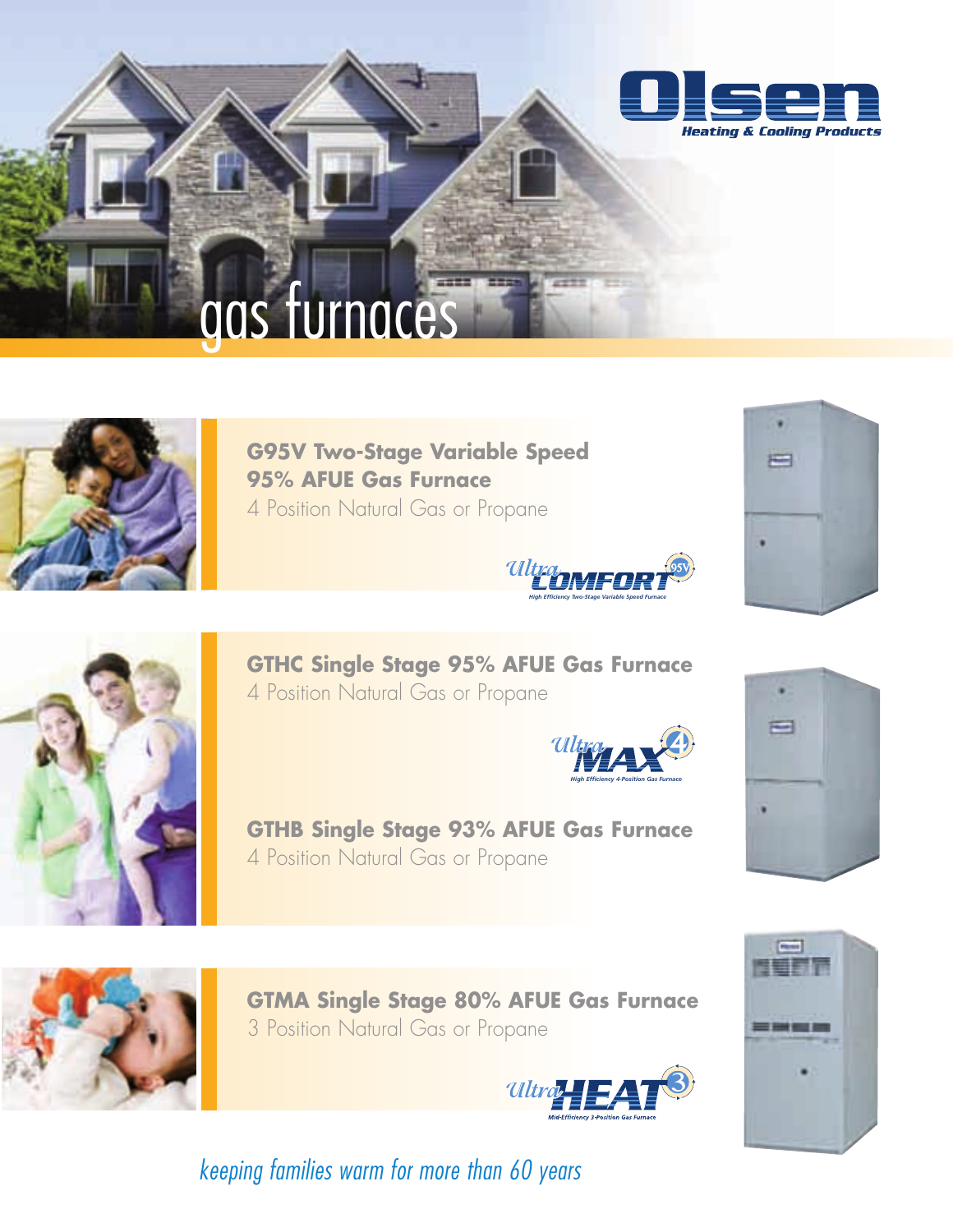## **Higher AFUE** translates into significantly lower fuel bills

(AFUE = Annual Fuel Utilization Efficiency)

If your furnace is 25 years old or older, chances are that it is only 55% or 65% efficient. Refer to the chart at right to see the savings you could realize by installing an Olsen today.



Higher AFUE = More heat for every dollar spent. AFUE works much like the miles-per-gallon rating on a car – the higher the rating, the lower the fuel costs. Installing a higher AFUE furnace can also equal cash back – energy-efficiency rebates or incentives may be available from the government or utility in your area.

## **Superior heat exchanger** design delivers higher AFUE!



- 1. Triple pass primary heat exchanger Constructed of aluminized steel, Olsen's highly-efficient triple-pass tubular design has a large surface area to maximize heat transfer into your home. The wrinkle-bend aluminized tube design ensures a longer-lasting heat exchanger by eliminating the stress points and hot spots found in competing designs.
- 2. Heat recovery coil The secondary stainless steel heat exchanger extracts the remaining heat from flue gases so that up to 95%, or 95 cents, of your fuel dollar is converted to heat for your home.

### **G95V two-stage technology** delivers two furnaces in one



The furnace must be sized for the coldest day of the year - The full capacity of your furnace is not always required to meet heating needs on a cold day. So how do

you access only a portion of your furnace's heating capability? The G95V's two-stage furnace design will match lower heat demands by burning less fuel in a first/low stage, with the capability to provide more heat in the second/high stage on the days it is needed.

A single-stage furnace can only operate at full capacity, and must cycle on and off when heat is required. The G95V runs for longer periods, delivering only the heat required at a slower fan speed, which drastically reduces temperature swings and increases overall comfort.

## **G95V variable speed (ECM) technology**

Lower operating costs – At full load the ECM motor is 20% more efficient than a conventional motor. On continuous fan speed, the ECM motor consumes 60 to 80 watts compared to 400 watts for a conventional motor.

Soft start and stop = Less noise and increased overall comfort - The variable speed motor ramps up gradually until it reaches the required air flow and ramps down slowly before shutdown. The operation is so quiet you will rarely notice when your furnace turns on and off.



In heating mode, the initial rush of cold air and noise created by conventional motors is eliminated. Reduced temperature swings and gradual heat gain increase the overall comfort delivered by the system. In cooling mode, the motor speed is reduced during the first several minutes of operation. This increases the system's ability to remove maximum humidity from the airflow, increasing comfort in your home.

1 This chart depicts potential energy savings from the Ultra Comfort 95V. Data used for this example was 80,000 BTU heat load, 7000 Degree Days F per annum, fuel cost @ 1.08 per therm or .38 per cubic metre. Actual savings may vary, depending on your local weather patterns and fuel rates, lifestyle and the air infiltration integrity of your building envelope. The cost savings presented are for demonstration purposes only and do not constitute a guarantee of performance for any product.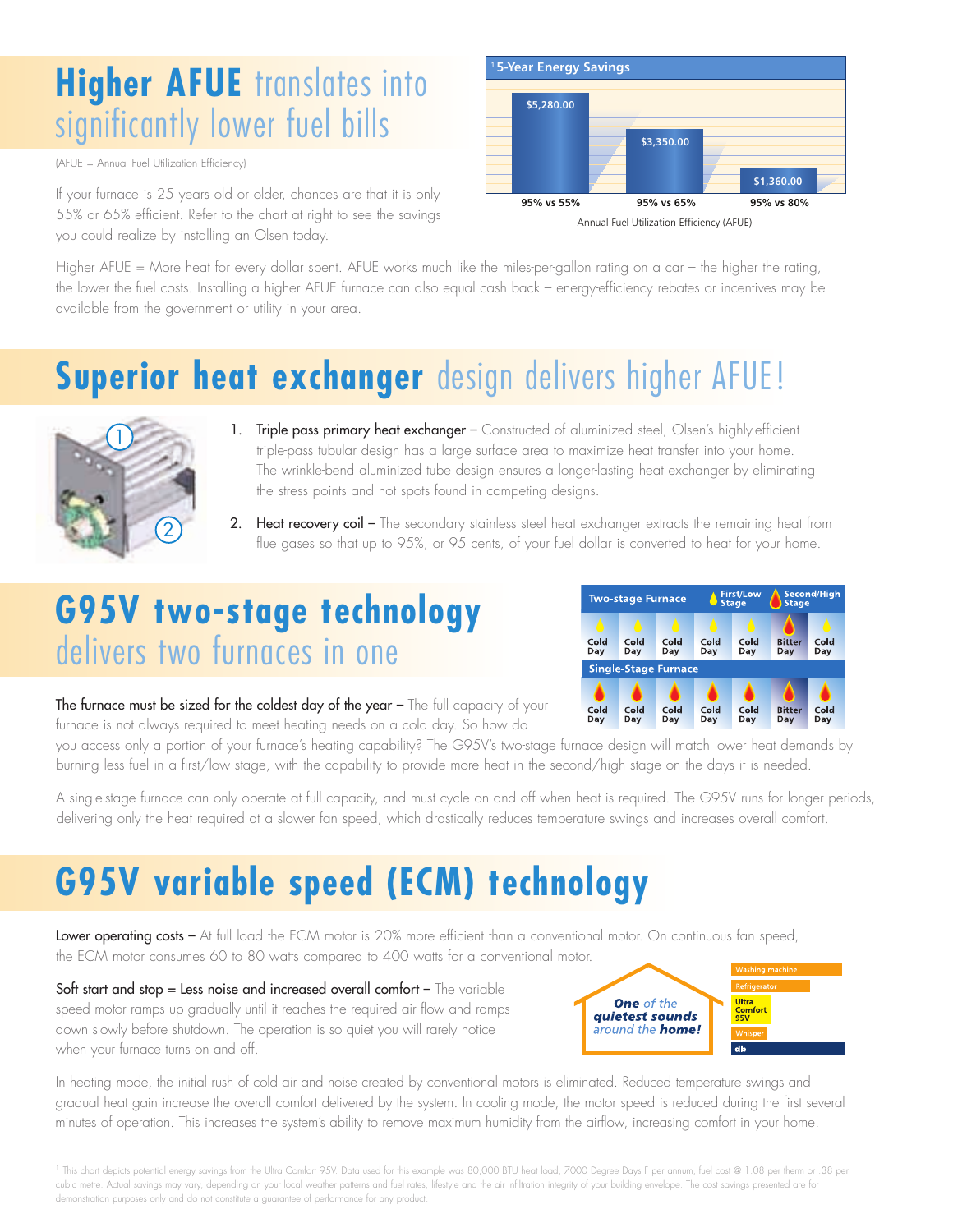# gas furnace selection guide

#### FURNACE MODEL

| <b>FEATURES</b>                                         | <b>GTMA</b><br>Ultra Heat 3                | <b>GTHB</b><br>Ultra Max 4                 | <b>GTHC</b><br>Ultra Max 4                       | G95V Ultra<br>Comfort 95V                        |  |
|---------------------------------------------------------|--------------------------------------------|--------------------------------------------|--------------------------------------------------|--------------------------------------------------|--|
| <b>Efficiency</b>                                       | Mid                                        | High                                       | High                                             | High                                             |  |
| Annual Fuel Utilization Efficiency (AFUE)               | MODEL GTMA<br>ENER GUIDE<br>80% THIS MODEL | MODEL GTHB<br>ENER GUIDE<br>THIS MODEL 93% | MODEL GTHC<br><b>ENERGUIDE</b><br>THIS MODEL 95% | MODEL G95\<br><b>ENERGUIDE</b><br>THIS MODEL 95% |  |
| Triple-pass tubular aluminized heat exchanger           |                                            |                                            | $\bullet$                                        |                                                  |  |
| Stainless steel secondary heat exchanger                |                                            | $\bullet$                                  | $\bullet$                                        |                                                  |  |
| Aluminized multi-port in-shot burners                   | $\bullet$                                  | $\bullet$                                  | $\bullet$                                        | ė                                                |  |
| Silicone nitrate hot surface igniter                    | $\bullet$                                  | $\bullet$                                  | $\bullet$                                        |                                                  |  |
| Fast opening gas valve                                  |                                            | $\bullet$                                  | $\bullet$                                        |                                                  |  |
| Two-stage gas valve                                     |                                            |                                            |                                                  | $\bullet$                                        |  |
| Foil-faced cabinet insulation                           | $\bullet$                                  | $\bullet$                                  | $\bullet$                                        | $\bullet$                                        |  |
| <b>Air Flow Management</b>                              |                                            |                                            |                                                  |                                                  |  |
| Permanently Separated Capacitor (PSC) Motor             | $\bullet$                                  | $\bullet$                                  | $\bullet$                                        |                                                  |  |
| Electronically Commutated Motor (ECM)                   |                                            |                                            |                                                  |                                                  |  |
| <b>Noise Reduction</b>                                  |                                            |                                            |                                                  |                                                  |  |
| Insulated blower compartment                            |                                            |                                            |                                                  |                                                  |  |
| Dynamically balanced blower assembly                    |                                            | $\bullet$                                  | $\bullet$                                        |                                                  |  |
| Variable speed blower motor                             |                                            |                                            |                                                  |                                                  |  |
| <b>Installation</b>                                     |                                            |                                            |                                                  |                                                  |  |
| 3-position installation options                         |                                            |                                            |                                                  |                                                  |  |
| 4-position installation options                         |                                            | $\bullet$                                  |                                                  |                                                  |  |
| Field convertible to propane (LP)                       |                                            |                                            |                                                  |                                                  |  |
| High-altitude kit available                             |                                            | ٠                                          |                                                  |                                                  |  |
| <b>Warranty</b>                                         |                                            |                                            |                                                  |                                                  |  |
| <sup>1</sup> 5-year parts warranty                      |                                            |                                            |                                                  |                                                  |  |
| <sup>1</sup> Limited lifetime heat exchanger warranty   |                                            |                                            |                                                  |                                                  |  |
| <sup>2</sup> Peace-of-mind limited replacement warranty |                                            |                                            |                                                  |                                                  |  |
|                                                         |                                            |                                            |                                                  |                                                  |  |

### ECR's home comfort products are designed to provide years of **trouble-free** operation

The "Comfort Plus" Extended Warranty program complements ECR's Standard Product Warranty by providing labour coverage and additional years of parts coverage depending on the plan purchased. If you sell your home, the "Comfort Plus" warranty can be transferred to the purchaser, adding to the value of your home. Ask your installer for details on the "Comfort Plus" Extended Warranty program.



<sup>1</sup> Subject to the limitations set out in the warranty. For warranty information visit www.olsenhvac.com

2 G95V peace-of-mind limited replacement warranty. If the G95V heat exchanger fails within the first five years, ECR International will supply a new G95V furnace.